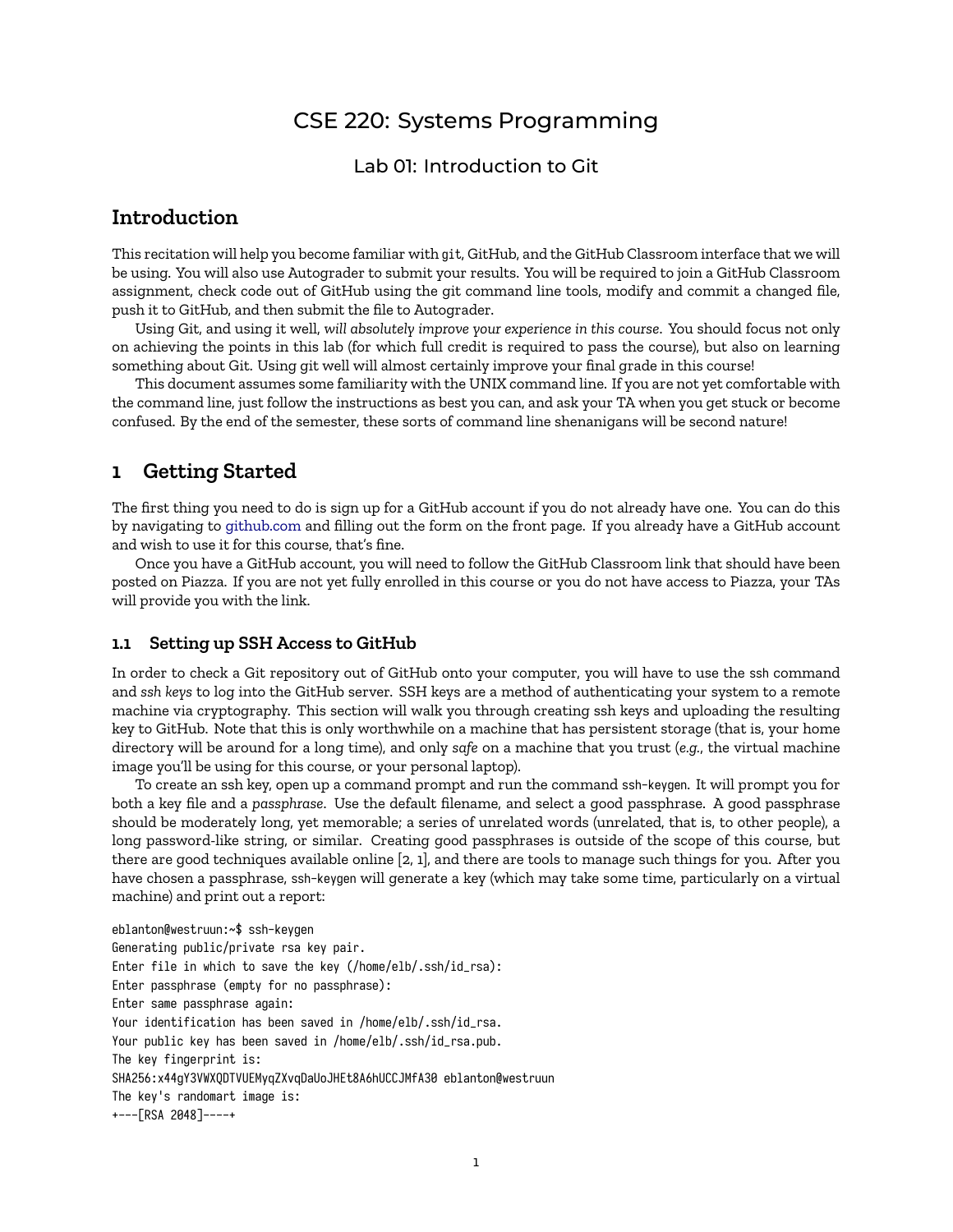```
|*=.. o. |* + * = * + 0 |*|0.+ E... ...+ .
| \cdot | = | + | = | + |.
| 0.0 = 000 |.* = $.00 . |
    . + + = 0 . . .\cdot +.. \cdot .
          \overline{\phantom{a}} . O
          | ... |
+----[SHA256]-----+
```
Once your key has been generated, log into the GitHub web site, drop down the profile menu in the top right (it will be your profile picture with a dropdown arrow beside it), and select Settings. From the settings page, select "SSH and GPG keys" on the left, and then click the green<sup>[1](#page-1-0)</sup> "New SSH key" button at the top right.

From the terminal where you created your ssh key, run the command cat  $\sim$ /.ssh/id\_rsa.pub (the .pub extension is important!), or whatever key you just generated, then select the resulting line of output and paste it into the "Key" field on the GitHub new key page. It should look something like this (note that the output will be one *very long* line):

eblanton@westruun:~\$ cat ~/.ssh/id\_rsa.pub ssh-rsa AAAAB3NzaC1yc2EAAAADAQABAAABAQC6DdUioe8FwnzPPNf+Rl2 [...]

Give the key a descriptive title (for example, "CSE 220 VM key") and hit the green "Add SSH key" button.

From here on out, the first time you use your ssh key after each boot, you should be prompted to enter its passphrase. After that, ssh access to GitHub will proceed without having to authenticate manually!

### **1.2 GitHub Classroom**

After following the GitHub Classroom link, you will need to log in to your GitHub account (if you're not already logged in) and then click the green "Accept this assignment" button. A message that the repository is being set up and the starter code imported should show up. It may take a few minutes to complete. If it seems to be taking a long time, you can open GitHub in another tab and see if your repository has already been created; it will be at:

https://github.com/ub-cse220-s21/lab01-github-YourGitHubUserID

You will likely find that a link is present on your GitHub front page in the box labeled "Repositories" on the left side. Clicking on the repository should show a README.md file with some instructions. If the repository is empty, let a TA know so that they can fix it. Once you can find this repository on GitHub, you may proceed with the assignment.

### **1.3 Checking Out Your Repository**

In this assignment, you will use the git command line interface. For the rest of this course, you may use whatever Git frontend (often called "porcelain") you prefer. You will probably find that the course staff can only assist you with the command line.

Navigate to the GitHub repository that GitHub Classroom created for you when you accepted the assignment invitation. It will be called something like ub-cse220-s21/lab01-github-userid, where userid is your GitHub username. You should see a green "Code" button toward the right side of the screen; drop it down and copy the clone URL from the resulting dialogue box. There may be more than one possible clone URL. If so, select "SSH" and copy that URL, which should start with git@github.com:.

Open a command prompt, navigate to a convenient place in your filesystem (I keep all of my projects separated by directory; for example, everything for this course is in ~/work/buffalo/cse220. When I was a student, I would have used ~/class/cse220) and run the command git clone \$URL, where \$URL is the URL you copied from GitHub. If you want to clone into a directory other than the default (which will be lab01-github-userid for this

<span id="page-1-0"></span> ${}^{1}$ For those who may be (in particular) red-green colorblind: sorry, most of the GitHub action buttons are green. The text should make it obvious. I don't know why they did that.